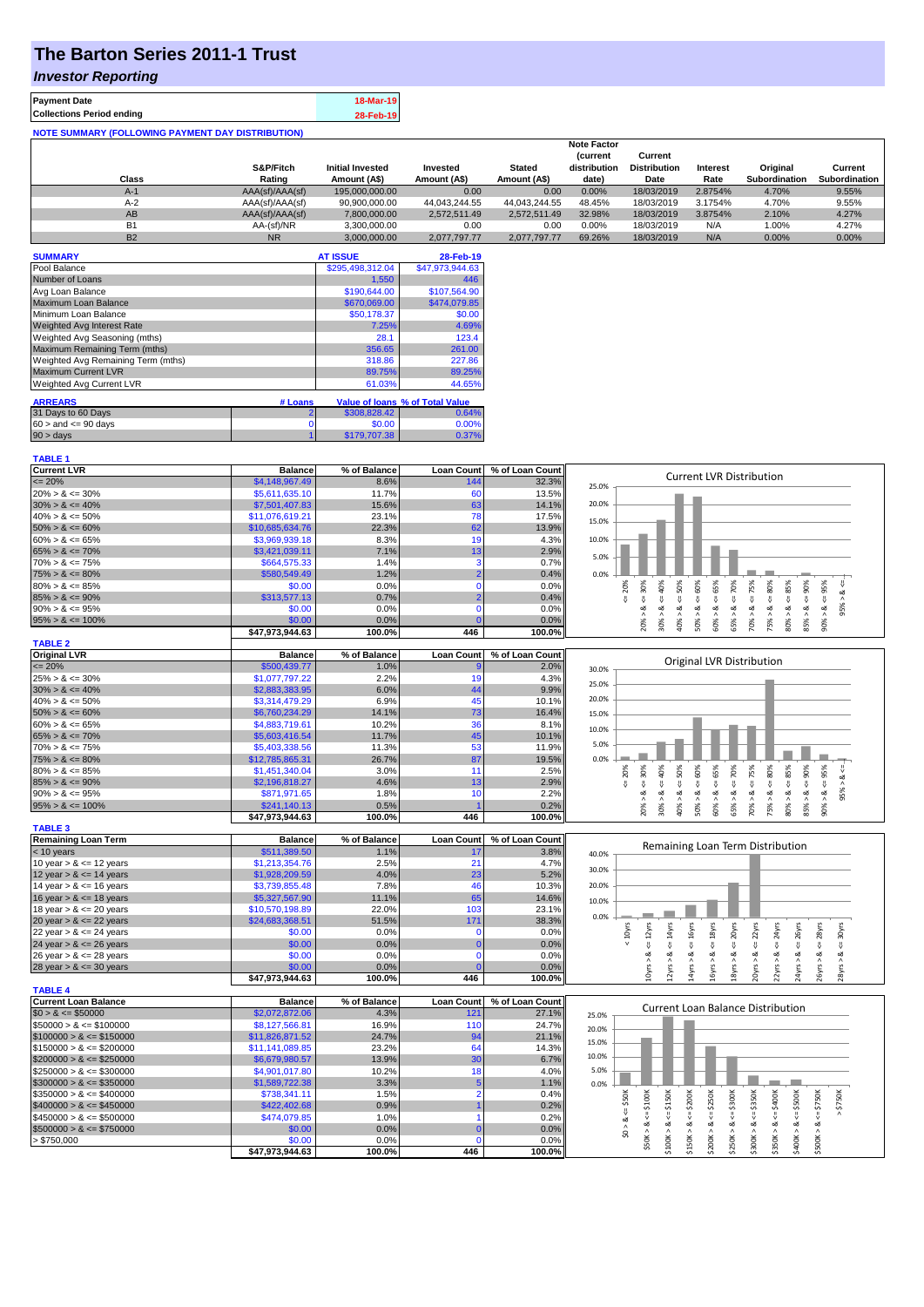## **The Barton Series 2011-1 Trust**

#### *Investor Reporting*

| <b>Payment Date</b><br><b>Collections Period ending</b><br><b>TABLE 5</b> |                                   | 18-Mar-19<br>28-Feb-19 |                          |                          |                                                                                                                                                              |
|---------------------------------------------------------------------------|-----------------------------------|------------------------|--------------------------|--------------------------|--------------------------------------------------------------------------------------------------------------------------------------------------------------|
| <b>Loan Seasoning</b>                                                     | <b>Balance</b>                    | % of Balance           | Loan Count               | % of Loan Count          |                                                                                                                                                              |
| $= 6$ mths                                                                | \$0.00                            | 0.0%                   |                          | 0.0%                     | <b>Loan Seasoning Distribution</b><br>35.0%                                                                                                                  |
| $> 8 \le 12$ mth                                                          | \$0.00                            | 0.0%                   | $\Omega$                 | 0.0%                     | 30.0%                                                                                                                                                        |
| $12 > 8 \le 18$ mths<br>$18 > 8 \le 24$ mths                              | \$0.00<br>\$0.00                  | 0.0%<br>0.0%           | 0<br>$\Omega$            | 0.0%<br>0.0%             | 25.0%                                                                                                                                                        |
| $2 > 8 \le 3$ years                                                       | \$0.00                            | 0.0%                   |                          | 0.0%                     | 20.0%<br>15.0%                                                                                                                                               |
| $3 > 8 \le 4$ years                                                       | \$0.00                            | 0.0%                   | $\Omega$                 | 0.0%                     | 10.0%                                                                                                                                                        |
| $4 > 8 \le 5$ years                                                       | \$0.00                            | 0.0%                   |                          | 0.0%                     | 5.0%                                                                                                                                                         |
| $5 > 8 \le 6$ years                                                       | \$0.00                            | 0.0%                   | $\Omega$                 | 0.0%                     | 0.0%                                                                                                                                                         |
| $6 > 8 \le 7$ years                                                       | \$0.00<br>\$0.00                  | 0.0%<br>0.0%           | C<br>$\Omega$            | 0.0%                     | $<=10$ years<br>24 mths                                                                                                                                      |
| $7 > 8 \le 8$ years<br>$8 > 8 \le 9$ years                                | \$13,602,300.32                   | 28.4%                  | 10C                      | 0.0%<br>22.4%            | $x = 6$ mths<br>$\leq$ = 4 years<br>$\le$ = 6 years<br>$\leq$ = 8 years<br>$\leq 12$ mth                                                                     |
| $9 > 8 \le 10$ years                                                      | \$15,593,416.78                   | 32.5%                  | 118                      | 26.5%                    | $8 > 8 \leq 9$ years<br>$2 > 8 < z = 3$ years<br>$4 > 8 < z = 5$ years<br>$6 > 8 < z < 7$ years<br>$\stackrel{\scriptscriptstyle{  }}{\mathsf{v}}$<br>œ<br>ಷ |
| > 10 years                                                                | \$18,778,227.53                   | 39.1%                  | 228                      | 51.1%                    | $12 > 8$ <= 18 mths<br>5 > 8<br>7 > 8<br>18 > 8.<br>Λ<br>$\hat{\hat{}}$<br>$\hat{\circ}$                                                                     |
|                                                                           | \$47,973,944.63                   | 100.0%                 | 446                      | 100.0%                   |                                                                                                                                                              |
| <b>TABLE 6</b><br>Postcode Concentration (top 10 by value)                | <b>Balance</b>                    | % of Balance           | <b>Loan Count</b>        | % of Loan Count          |                                                                                                                                                              |
| 5700                                                                      | \$1,765,866.88                    | 3.7%                   | 19                       | 4.3%                     | Geographic Distribution                                                                                                                                      |
| 2614                                                                      | \$1,114,558.07                    | 2.3%                   | 7                        | 1.6%                     | 0.7%<br>16.7%                                                                                                                                                |
| 5159                                                                      | \$1,088,116.18                    | 2.3%                   |                          | 1.8%                     |                                                                                                                                                              |
| 2617                                                                      | \$1,051,602.04                    | 2.2%                   | 6                        | 1.3%                     |                                                                                                                                                              |
| 2615<br>5108                                                              | \$989,392.84<br>\$971,178.30      | 2.1%<br>2.0%           | 10<br>8                  | 2.2%<br>1.8%             | 6.5%                                                                                                                                                         |
| 2602                                                                      | \$963,420.96                      | 2.0%                   |                          | 1.6%                     | 52.1%                                                                                                                                                        |
| 2905                                                                      | \$951,160.97                      | 2.0%                   |                          | 1.6%                     |                                                                                                                                                              |
| 2620                                                                      | \$941,690.48                      | 2.0%                   |                          | 1.6%                     |                                                                                                                                                              |
| 2605                                                                      | \$911,859.49                      | 1.9%                   | 5                        | 1.1%                     | 24.0%                                                                                                                                                        |
| <b>TABLE 7</b>                                                            |                                   |                        |                          |                          |                                                                                                                                                              |
| <b>Geographic Distribution</b>                                            | <b>Balance</b>                    | % of Balance           | <b>Loan Count</b>        | % of Loan Count          | SA ACT INSW WA Other                                                                                                                                         |
| <b>Australian Capital Territory</b>                                       | \$11,496,239.95                   | 24.0%                  | 85                       | 19.1%                    |                                                                                                                                                              |
| New South Wales<br>Northern Territory                                     | \$3,139,377.00<br>\$0.00          | 6.5%<br>0.0%           | 22                       | 4.9%<br>0.0%             | Metro / Non-Metro / Inner City Distribution                                                                                                                  |
| Queensland                                                                | \$0.00                            | 0.0%                   | 0                        | 0.0%                     | 0.8%<br>17.1%                                                                                                                                                |
| South Australia                                                           | \$24,993,804.24                   | 52.1%                  | 27'                      | 60.8%                    |                                                                                                                                                              |
| Tasmania                                                                  | \$0.00                            | 0.0%                   | $\Omega$                 | 0.0%                     |                                                                                                                                                              |
| Victoria                                                                  | \$316,294.56                      | 0.7%                   | 5                        | 1.1%                     |                                                                                                                                                              |
| Western Australia                                                         | \$8,028,228.88<br>\$47,973,944.63 | 16.7%<br>100.0%        | 63<br>446                | 14.1%<br>100.0%          |                                                                                                                                                              |
| <b>TABLE 8</b>                                                            |                                   |                        |                          |                          |                                                                                                                                                              |
| Metro/Non-Metro/Inner-City                                                | <b>Balance</b>                    | % of Balance           | <b>Loan Count</b>        | % of Loan Count          |                                                                                                                                                              |
| Metro                                                                     | \$39,388,829.96                   | 82.1%                  | 364                      | 81.6%                    | 82.1%                                                                                                                                                        |
| Non-metro                                                                 | \$8,199,786.37                    | 17.1%                  | 79                       | 17.7%                    |                                                                                                                                                              |
| Inner city                                                                | \$385,328.30<br>\$47,973,944.63   | 0.8%<br>100.0%         | 446                      | 0.7%<br>100.0%           | ■ Metro<br>Non-metro<br>Inner city                                                                                                                           |
| <b>TABLE 9</b>                                                            |                                   |                        |                          |                          |                                                                                                                                                              |
| <b>Property Type</b>                                                      | <b>Balance</b>                    | % of Balance           | <b>Loan Count</b>        | % of Loan Count          |                                                                                                                                                              |
| <b>Residential House</b>                                                  | \$43,969,053.98                   | 91.7%                  | 407                      | 91.3%                    | Occupancy Type Distribution                                                                                                                                  |
| <b>Residential Unit</b><br>Rural                                          | \$3,858,920.91<br>\$0.00          | 8.0%<br>0.0%           | 38<br>$\mathbf 0$        | 8.5%<br>0.0%             | 4.9%                                                                                                                                                         |
| Semi-Rural                                                                | \$0.00                            | 0.0%                   | 0                        | 0.0%                     |                                                                                                                                                              |
| <b>High Density</b>                                                       | \$145,969.74                      | 0.3%                   |                          | 0.2%                     |                                                                                                                                                              |
|                                                                           | \$47,973,944.63                   | 100.0%                 | 446                      | 100.0%                   |                                                                                                                                                              |
| <b>TABLE 10</b>                                                           |                                   |                        |                          |                          |                                                                                                                                                              |
| <b>Occupancy Type</b><br><b>Owner Occupied</b>                            | <b>Balance</b><br>\$45,606,031.21 | % of Balance<br>95.1%  | <b>Loan Count</b><br>420 | % of Loan Count<br>94.2% |                                                                                                                                                              |
| Investment                                                                | \$2.367.913.42                    | 4.9%                   | 26                       | 5.8%                     |                                                                                                                                                              |
|                                                                           | \$47,973,944.63                   | 100.0%                 | 446                      | 100.0%                   | 95.1%                                                                                                                                                        |
| <b>TABLE 11</b>                                                           |                                   |                        |                          |                          |                                                                                                                                                              |
| <b>Employment Type Distribution</b>                                       | <b>Balance</b>                    | % of Balance           | <b>Loan Count</b>        | % of Loan Count          | Owner Occupied<br>Investment                                                                                                                                 |
| Contractor<br>Pay-as-you-earn employee (casual)                           | \$447,032.41<br>\$1,126,989.17    | 0.9%<br>2.3%           | 10                       | 1.3%<br>2.2%             |                                                                                                                                                              |
| Pay-as-you-earn employee (full time)                                      | \$38,003,436.44                   | 79.2%                  | 335                      | 75.1%                    | <b>LMI Provider Distribution</b>                                                                                                                             |
| Pay-as-you-earn employee (part time)                                      | \$3,414,848.45                    | 7.1%                   | 42                       | 9.4%                     | 6.1%                                                                                                                                                         |
| Self employed                                                             | \$1,996,039.47                    | 4.2%                   | 17                       | 3.8%                     |                                                                                                                                                              |
| No data                                                                   | \$2,985,598.69                    | 6.2%                   | 36                       | 8.1%                     |                                                                                                                                                              |
| <b>TABLE 12</b>                                                           | \$47,973,944.63                   | 100.0%                 | 446                      | 100.0%                   |                                                                                                                                                              |
| <b>LMI Provider</b>                                                       | <b>Balance</b>                    | % of Balance           | <b>Loan Count</b>        | % of Loan Count          |                                                                                                                                                              |
| QBE                                                                       | \$45,032,858.78                   | 93.9%                  | 429                      | 96.2%                    |                                                                                                                                                              |
| Genworth                                                                  | \$2,941,085.85                    | 6.1%                   | 17                       | 3.8%                     |                                                                                                                                                              |
|                                                                           | \$47,973,944.63                   | 100.0%                 | 446                      | 100.0%                   |                                                                                                                                                              |
| <b>TABLE 13</b><br><b>Arrears</b>                                         | <b>Balance</b>                    | % of Balance           | <b>Loan Count</b>        | % of Loan Count          | 93.9%                                                                                                                                                        |
| $= 0$ days                                                                | \$45,881,006.97                   | 95.6%                  | 433                      | 97.1%                    | $\blacksquare$ QBE<br>Genworth                                                                                                                               |
| $0 >$ and $\leq$ 30 days                                                  | \$1,604,401.86                    | 3.3%                   | 10                       | 2.2%                     |                                                                                                                                                              |
| $30 >$ and $\leq 60$ days                                                 | \$308,828.42                      | 0.6%                   |                          | 0.4%                     | Interest Rate Type Distribution                                                                                                                              |
| $60 >$ and $\leq 90$ days                                                 | \$0.00                            | 0.0%                   | 0                        | 0.0%                     | 14.4%                                                                                                                                                        |
| $90 > \text{days}$                                                        | \$179,707.38<br>\$47,973,944.63   | 0.4%<br>100.0%         | 446                      | 0.2%<br>100.0%           |                                                                                                                                                              |
| <b>TABLE 14</b>                                                           |                                   |                        |                          |                          |                                                                                                                                                              |
| <b>Interest Rate Type</b>                                                 | <b>Balance</b>                    | % of Balance           | <b>Loan Count</b>        | % of Loan Count          |                                                                                                                                                              |
| Variable                                                                  | \$41,078,412.75                   | 85.6%                  | 38                       | 86.5%                    |                                                                                                                                                              |
| Fixed                                                                     | \$6,895,531.88                    | 14.4%                  | 60                       | 13.5%                    |                                                                                                                                                              |
| <b>TABLE 15</b>                                                           | \$47,973,944.63                   | 100.0%                 | 446                      | 100.0%                   | 85.6%                                                                                                                                                        |
| <b>Weighted Ave Interest Rate</b>                                         | <b>Balance</b>                    | <b>Loan Count</b>      |                          |                          | <b>■ Variable</b><br>Fixed                                                                                                                                   |
| <b>Fixed Interest Rate</b>                                                | 4.29%                             | -60                    |                          |                          |                                                                                                                                                              |